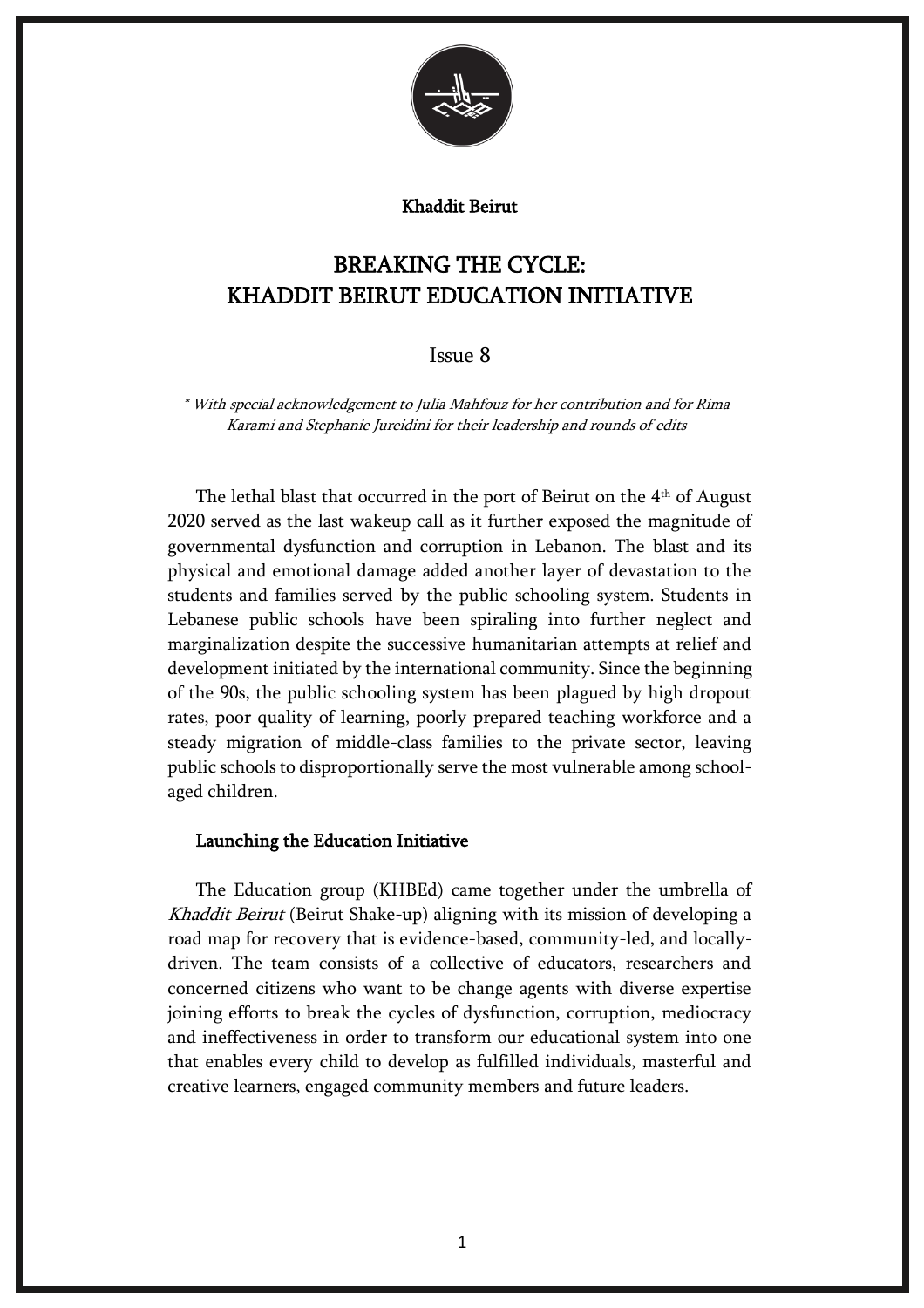

The group is guided by a sense of moral outrage at the status quo and a drive to expose and break the cycles that brought about the demise of the educational sector. We believe that breaking those cycles and keeping the focus on providing the basic human right for education and equitable opportunity for success is the only path for schools to become one of the major spaces where societal change can be initiated.

Our work started off with a series of forums where interested educators who share our principles engaged in dialogue developing a shared vision that builds on existing assets, is informed by globally acknowledged best practices and honors the peculiar socio-cultural context of the communities that the schools are serving. In parallel, we started by identifying partner schools through calling on public school principals in different areas in Beirut to join us. 6 schools emerged as ready to partner with the KHB Education group, all willing to collaborate with us to push through the crises, refusing to give in to despair and believing that a vision for a quality, just and fair educational system can be achieved.

Based on an extensive review of the literature and of international success stories, especially those of schools facing harsh conditions, the community school model emerged as a promising model and was chosen to guide the co-construction, with the school practitioners, of a shared vision for schools. This model revolves around 5 pillars: partnerships with families, authentic community engagement, powerful learning for students and teachers, broad-based leadership capacity for improvement, and integrated health and psycho-social services for the wellbeing of teachers and students. The school principals were ready to adopt this model and to start cobuilding with us a shared vision of a community school that is grounded in its sociocultural context and connected to its community. Welcoming us into their schools was a first step towards enacting this model as they considered us members of the community who are putting their expertise at the service of their schools to build the capacity of the staff to develop and implement this alternative model.

## Breaking the Cycles

While our goal was to support the schools through one of the toughest crises they have ever faced, we were adamant not to reproduce the status quo. Our actions, decisions and services were designed to break the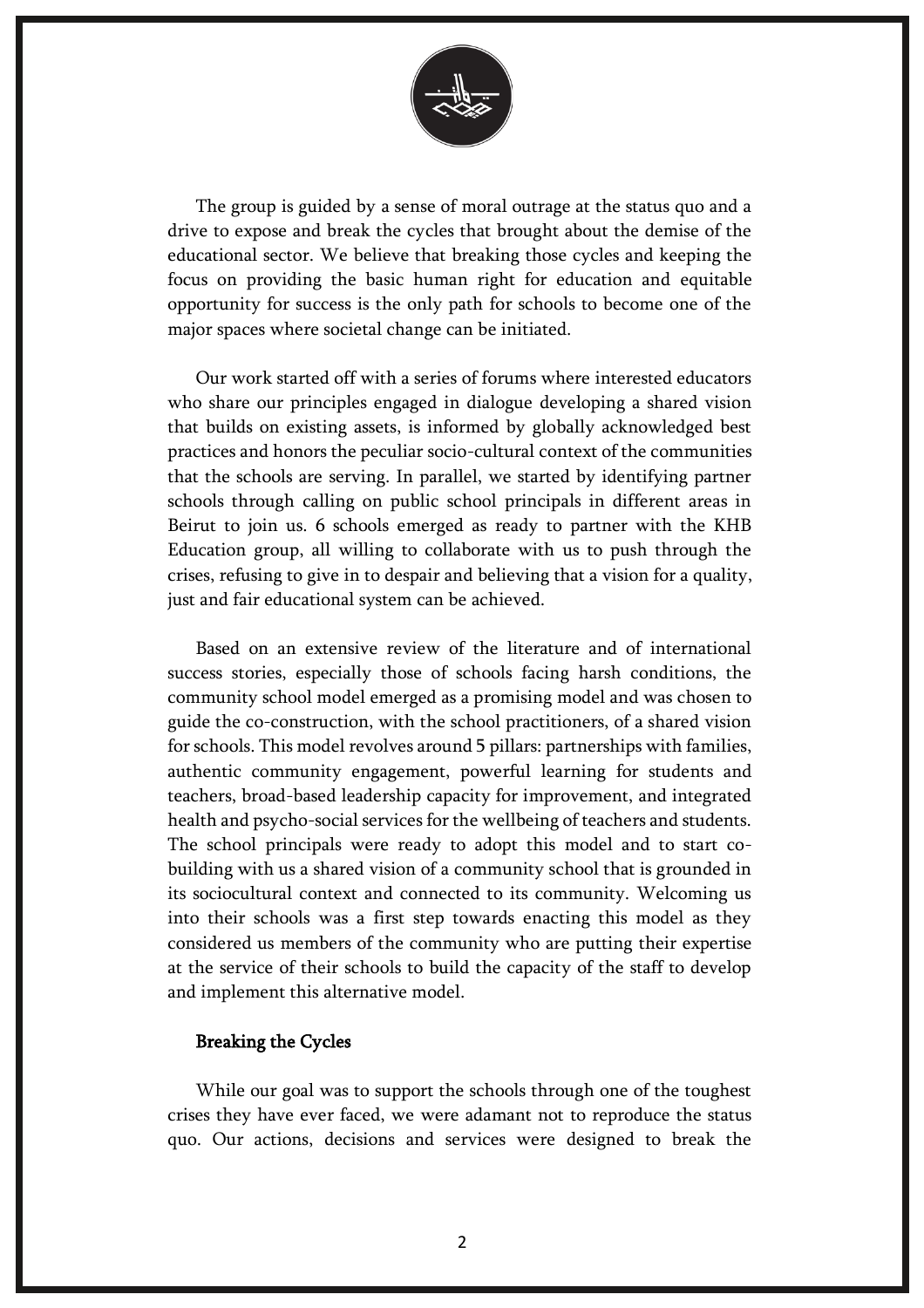

numerous cycles that held back the development of an effective public schooling system. These cycles include:

Piecemeal Support. Most support to date aimed to improve and reform the public schooling system has been characterized by one stop disconnected support where multiple players are involved without the presence of proper coordination mechanisms and a design that would ensure coherence during the implementation of these interventions and secure systemic sustainable impact. We developed a flexible and responsive governance structure that comprises a steering team that strategizes, plans, and coordinates all initiatives transforming them into concerted efforts towards implementing our shared vision. It also encompasses an advisory team and a network of educators and community members concerned about education who committed to volunteer their time and expertise to develop action plans, deliver support based on needs and projects at hand, assist in research and documentation, expand the network, and support the operations. Network coordination mechanisms were set to ensure coherence and alignment while capitalizing on the group's shared values including transparency, collegiality, and professionalism. Processes for sharing resources and maintaining shared documentation were established along with holding periodic meetings for dialogue and reflection culminating in reaching a shared mission as the teams collectively constructed their roadmap. Finally, the steering team mapped the expertise of the volunteers and the services they are ready to offer and matched their skills and their proposed initiatives to the different facets of the community school model. Sustainability of the impact was at the center of all the decisions made towards building our governance structure.

Deficit-based Approach. A deficit-based approach has dominated most of the initiatives targeting public schools. We believe that this approach enhanced the despair and distrust among public school teachers and leaders towards external parties who typically approach them to help without taking the time to acknowledge and build on their assets. Thus, it was important for us to take an asset-based approach. Instead of focusing on the inadequacies and deficits that the schools are facing, we constantly shed light on their strengths and celebrate and build on the successes they have managed to achieve despite the dire circumstances they are working under. This approach alters defeatist perspectives and brings back a sense of educational mission to educators. The assets-based approach was put into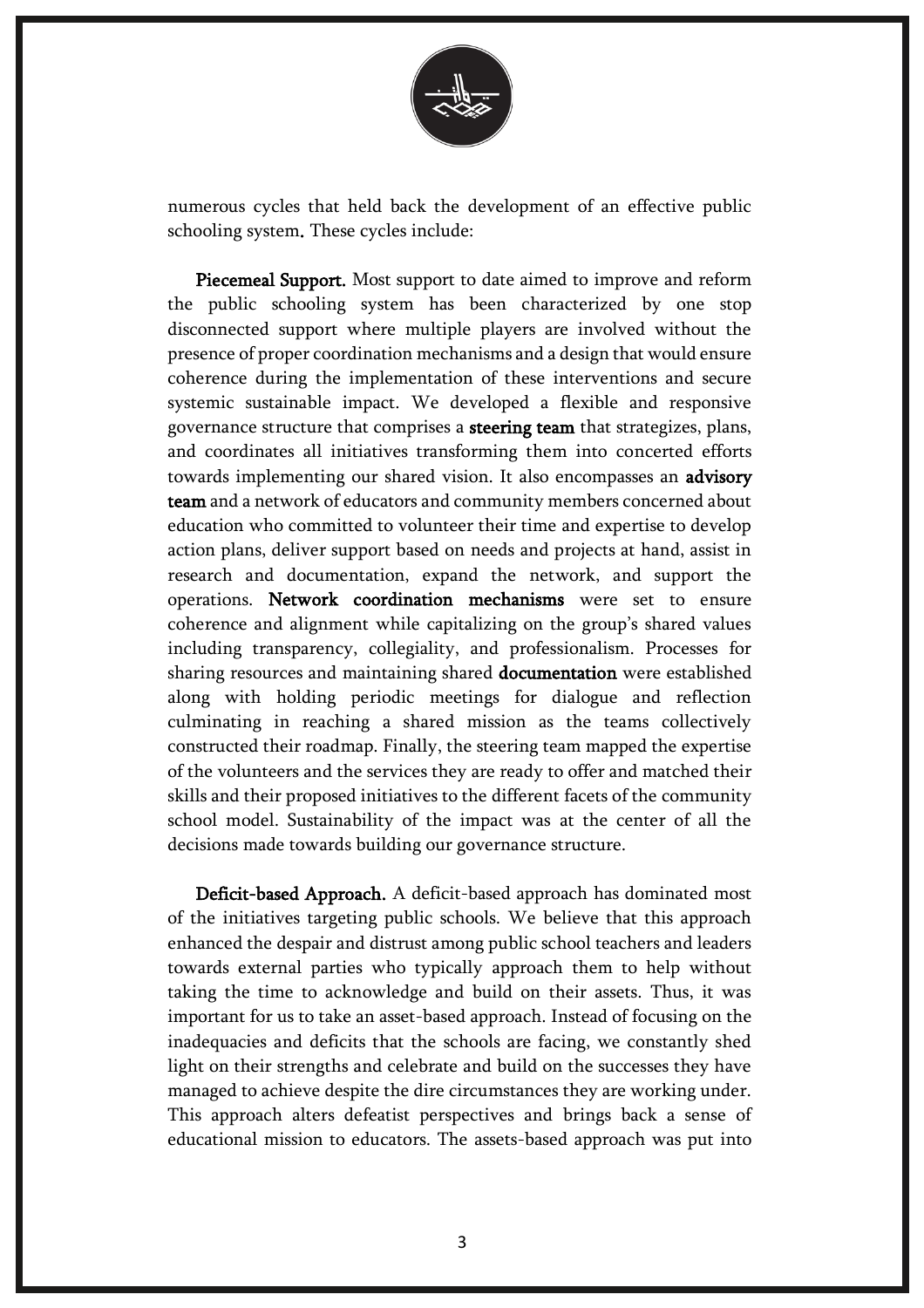

action through the unconventional assets and needs assessment that we conducted with each school. It consisted of a series of extended focused reflective conversations with each school principal and a team from the school to identify existing assets. Through this process, we started reversing the chronic neglect of the needs and know-how of educators by putting their perspectives, voices and experiences at the forefront of future collaborations. The culmination of this process was a report that was shared with the school principals and teams which affirmed the successes as much as shed light on what they deem as priorities to be addressed. This was the start of a process enabling the principals and teachers to enact their agency by developing their own agendas and priorities rather than accept externally imposed plans. Our approach led principals as well as school teams to feel appreciated for the effort they have been putting and increased their morale and motivation to drive their schools into a better place.

Reproducing Dependency. As alluded to, public schools in Lebanon have depended on aid from various agencies and NGOs that often come with their own agendas and programs that are detached from the needs of the schools. While any initiative might bring some positive impact, it paradoxically has the potential to pose barriers that disable schools from achieving sustainable growth and improvement. The chronic dependency on others to bring aid has dilapidated the agency of the schools and their school leaders. Thus, we tried to break that cycle of dependency by enabling the schools and their leaders to be the sole decision makers of what they want and who they want to partner with. We consciously work on ensuring that all our initiatives and decision-making processes are community-led and participatory, generating ownership among practitioners in our partner schools. This entails strategizing and re-strategizing based on the rapid and constant changes in the situations of Lebanon as a whole and of the schools and their changing day-to-day realities in particular. Our ultimate goal is to build the capacity of these schools to make informed decisions while exercising their agency, breaking free from their chronic dependency on outside agencies. Strengthening practitioners' agency also contributes to changing the narrative from 'we cannot because we do not have the necessary resources to what can we do with what we have'. It is replacing the school principals' opportunistic acceptance of all what is offered with a critical selection of interventions that align with schools' priorities and vision.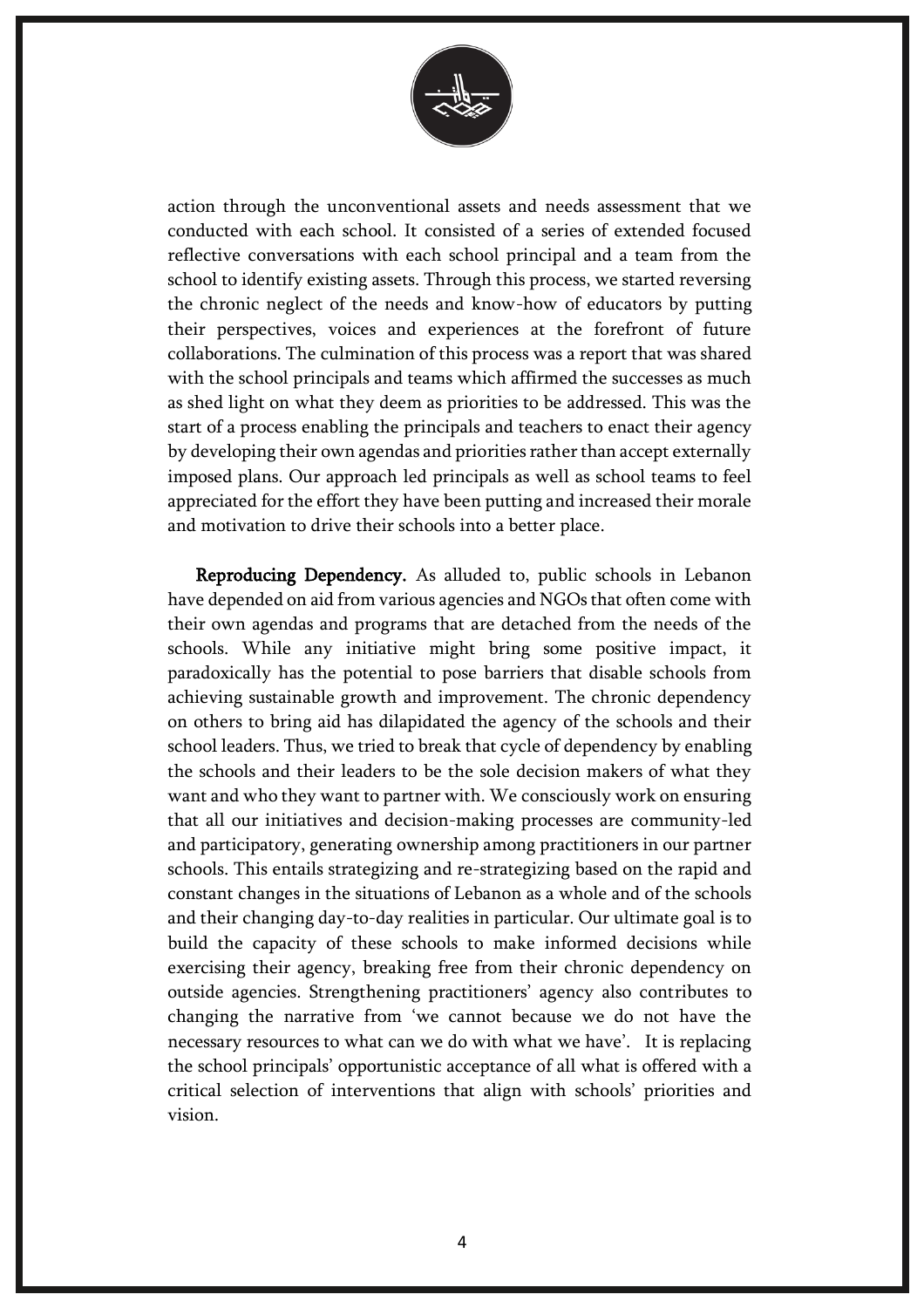

Exclusive Focus on Relief. Efforts aimed at helping the public school system were also mostly directed towards relief rather than development, leading to only setting mediocre goals to be achieved in public schools, consequently depriving its teachers and principals from aspiring for the same high standards set in schools serving more privileged communities. We strongly believe that investing in capacity building is the best strategy to reverse this pattern and for ensuring excellence and social justice. In order to build this capacity, each school principal chose a group of teachers/administrators that would closely work with an assigned team of coaches from KHBEd. Coaches help the team locate resources, problem solve, and come up with initiatives. So far, school teams attended workshops, organized extended learning activities for students, and developed plans to reach out to the community. In addition to building capacity efforts being based on needs, they are also tightly connected to assisting the teams in implementing the initiatives they launch or adopt. As a result, building capacity encompasses delivering trainings and coaching as well as providing the necessary infrastructure, complementarity that ensures higher impact. This attention and assistance provided to the principals' contrasts with the neglect and marginalization they have been subjected to.

To give you a glimpse of our work, in one of our partner schools, a partnership was secured with two NGOs to transform one of the rooms into a state-of-the-art computer lab, colorfully painted and furnished with comfortable chairs and desks and new laptops. In parallel, volunteer IT experts ensured the functionality of the lab, through checking the connectivity and the functioning of the computers. Concurrently workshops were conducted to impart IT skills to students as well as to guide teachers on how to make best use of the lab. Stemming from our belief in concerted efforts that build the whole child, KHBEd teachers and the principal were offered sessions to promote their and their students' wellbeing and were referred to additional resources related to mental health that they can tap into. Funds were also made available to the principal to take measures to meet the minimum sanitary requirements. This example of community-based support to schools attended to all aspects infrastructure, training, wellbeing, and learning environment. It enhanced the trust that started to be built since we engaged the schools in identifying their assets and assessing their needs. We are hoping that this approach will lead to a shift in educators' mindset and raise their expectation beyond just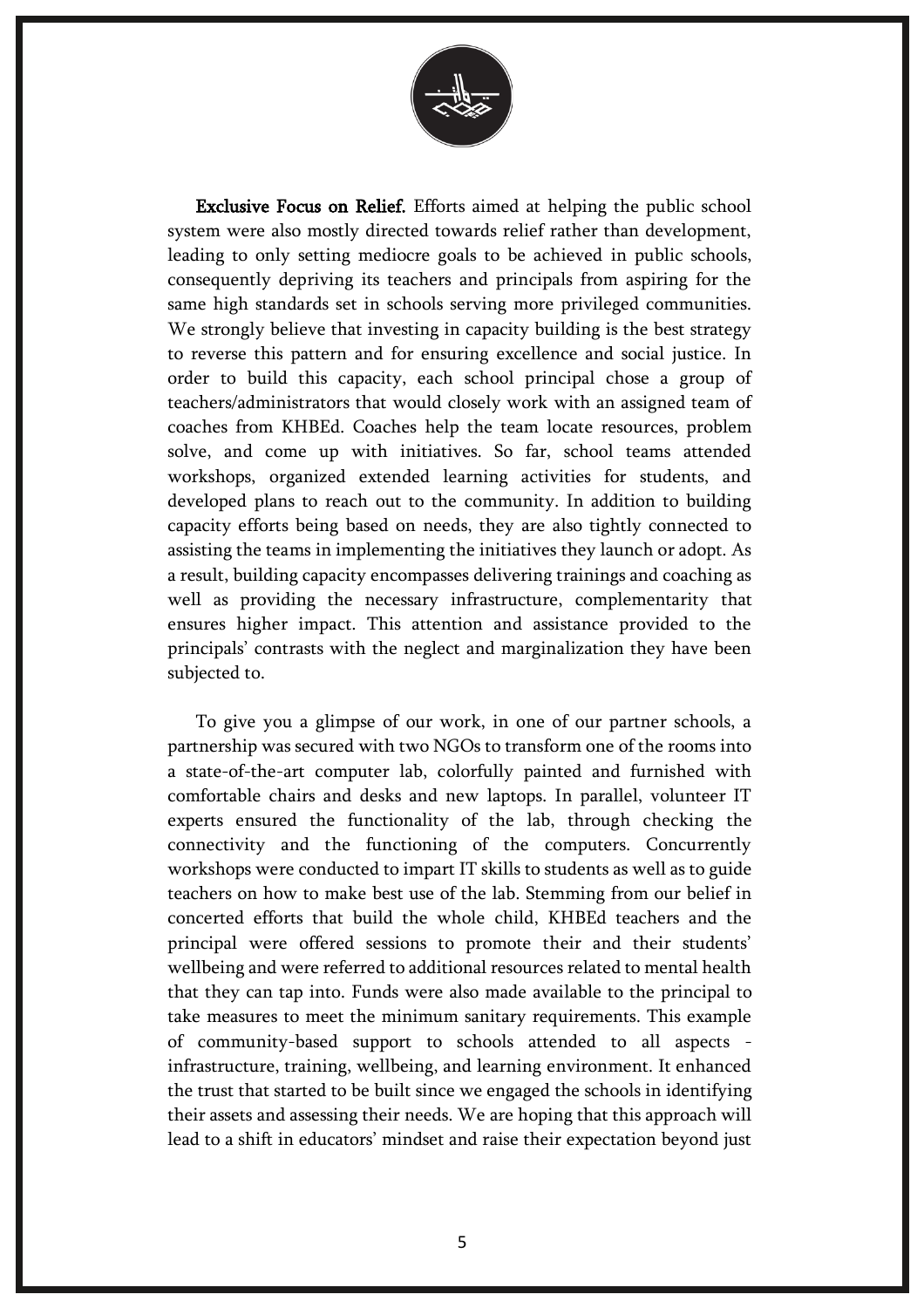

receiving relief for the schools, to getting the extensive, comprehensive and sustainable support they deserve.

Absence of Documentation. We identified an absence of a culture of documentation which would be essential for building a collective repository of knowledge, for knowledge sharing and for ensuring quality, process control, sustainability and tracking of decisions throughout the years. We are using documentation as a mean towards shifting from a reactionary mode to a proactive planning mode for all those involved, especially for teachers and principals, further empowering them to exercise their agency. We therefore started off from the beginning of our work with implementing an internal documentation process that documents pretty much all functions of our units from schedules of events, to lists of volunteers, to reflections of discussions, to transcripts of meetings and decisions made. This has helped us standardize processes and ensure coherence, efficiency and a sustained focus on the shared vision and mission. This has been essential since many of our volunteers come from different disciplines and are dispersed around the globe. It kept us on track and ensured the consistency and efficiency needed as we move forward.

Detachment from the Community. Unlike mainstream conventions in which schools operate in isolation from the community they serve, we invited and supported the school principals and teachers to explore the resources and assets in their communities. Utilizing a community-based participatory approach, we involved the principals and other members of the schools in planning and soliciting support from community members who are willing to fund and offer expert services that align with the different pillars of the community school model. In other words, the school community gradually started becoming an integral part of the improvement initiatives undertaken by each school.

## Towards Building Community Schools

Our work so far with the 6 partner schools has moved us forward toward our aspiration to build community schools where expectations are kept high for all children to have excellent educational experiences. While our focus remained on developing the school teams' capacity to lead their own journey of reconstruction, the continuous collapse of the country forced us to redirect a lot of our efforts to provide immediate urgent support to